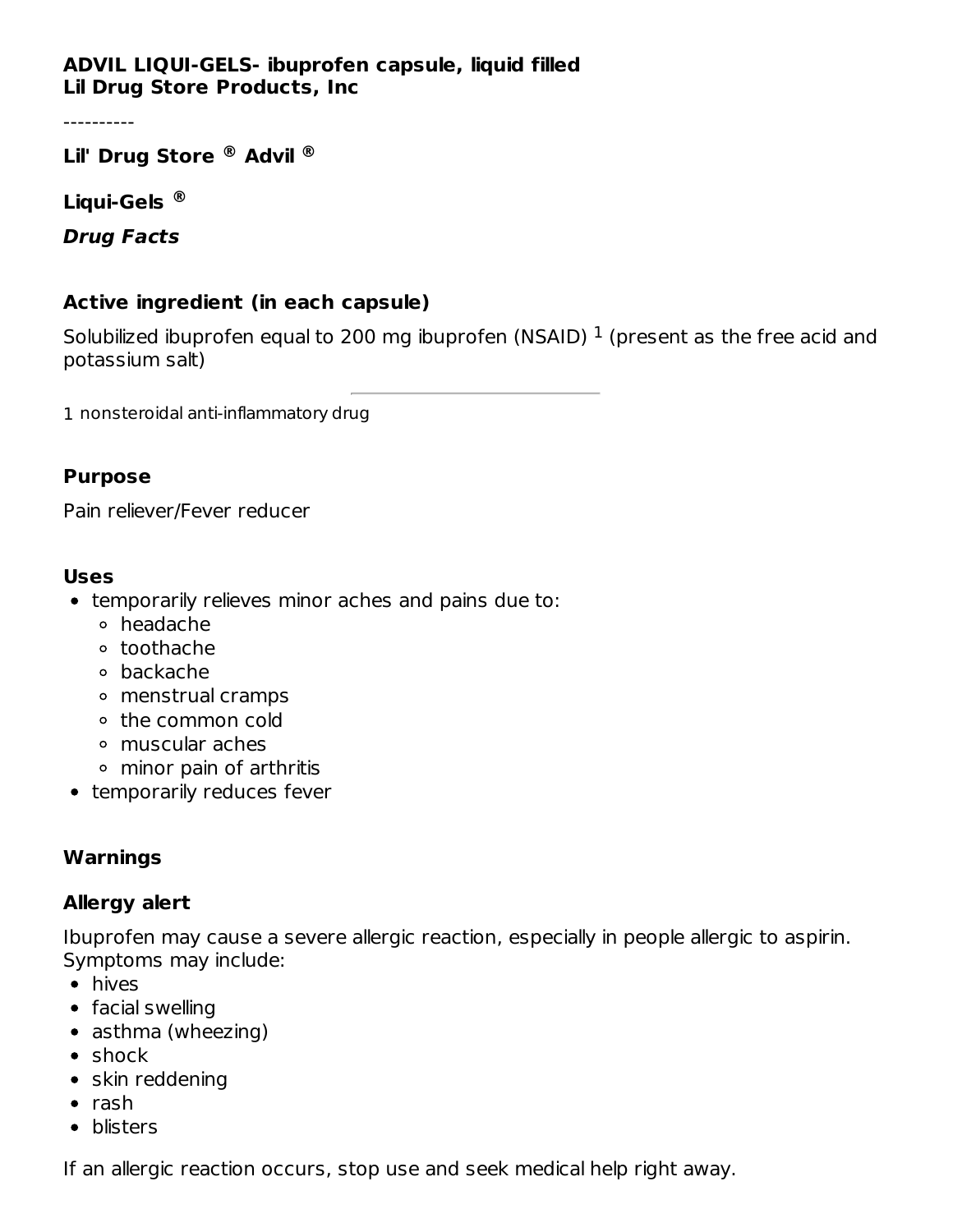# **Stomach bleeding warning**

This product contains an NSAID, which may cause severe stomach bleeding. The chance is higher if you

- are age 60 or older
- have had stomach ulcers or bleeding problems
- take a blood thinning (anticoagulant) or steroid drug
- take other drugs containing prescription or nonprescription NSAIDs [aspirin, ibuprofen, naproxen, or others]
- have 3 or more alcoholic drinks every day while using this product
- take more or for a longer time than directed

## **Heart attack and stroke warning**

NSAIDs, except aspirin, increase the risk of heart attack, heart failure, and stroke. These can be fatal. The risk is higher if you use more than directed or for longer than directed.

### **Do not use**

- if you have ever had an allergic reaction to any other pain reliever/fever reducer
- right before or after heart surgery

### **Ask a doctor before use if**

- stomach bleeding warning applies to you
- you have problems or serious side effects from taking pain relievers or fever reducers
- you have a history of stomach problems, such as heartburn
- you have high blood pressure, heart disease, liver cirrhosis, kidney disease, asthma, or had a stroke
- you are taking a diuretic

### **Ask a doctor or pharmacist before use if you are**

- under a doctor's care for any serious condition
- taking aspirin for heart attack or stroke, because ibuprofen may decrease this benefit of aspirin
- taking any other drug

## **When using this product**

• take with food or milk if stomach upset occurs

### **Stop use and ask a doctor if**

- you experience any of the following signs of stomach bleeding:
	- feel faint
	- vomit blood
	- have bloody or black stools
	- have stomach pain that does not get better
- you have symptoms of heart problems or stroke:
	- $\circ$  chest pain
	- o trouble breathing
	- weakness in one part or side of body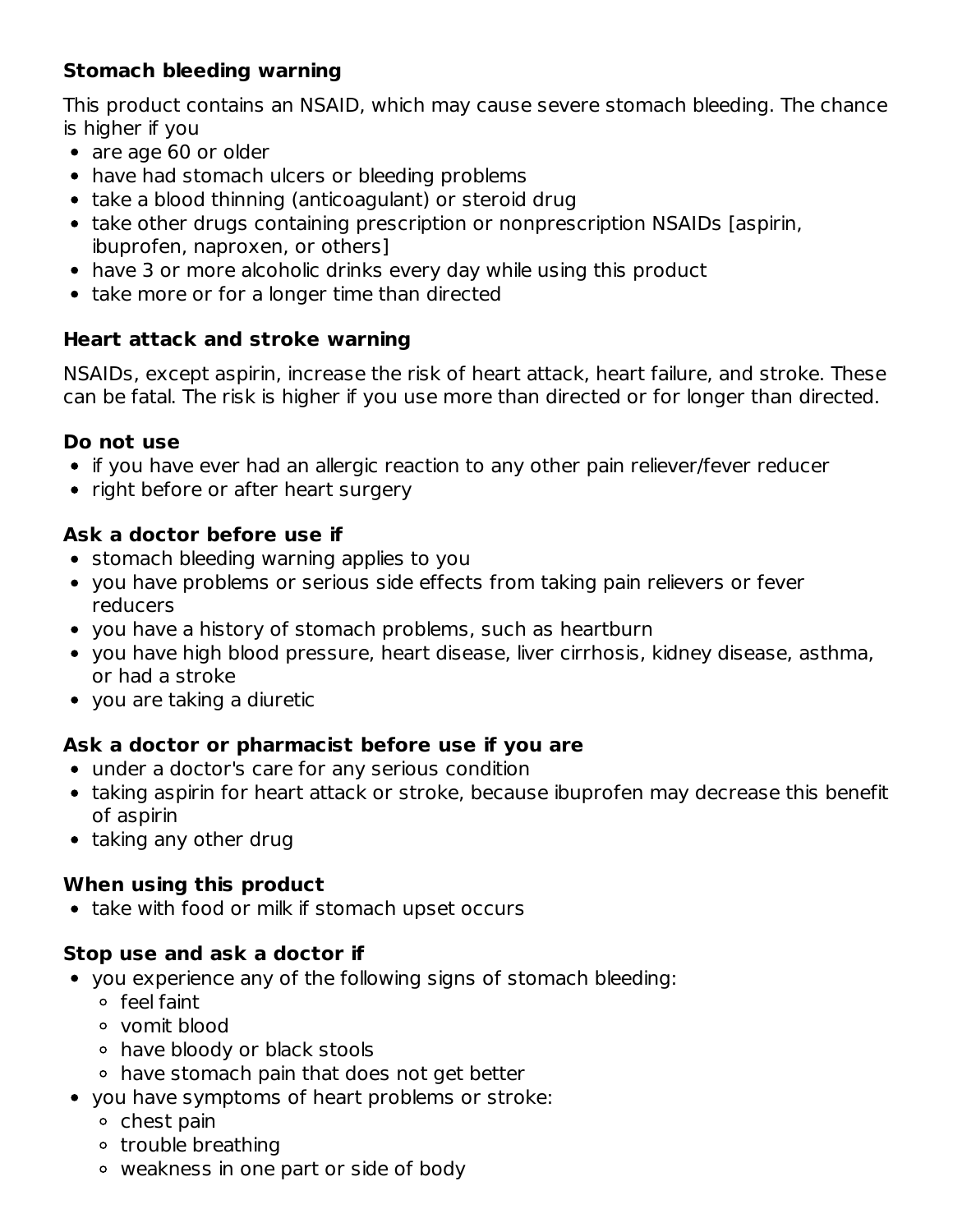- slurred speech
- leg swelling
- pain gets worse or lasts more than 10 days
- fever gets worse or lasts more than 3 days
- redness or swelling is present in the painful area
- any new symptoms appear

**If pregnant or breast-feeding,** ask a health professional before use. It is especially important not to use ibuprofen during the last 3 months of pregnancy unless definitely directed to do so by a doctor because it may cause problems in the unborn child or complications during delivery.

**Keep out of reach of children.** In case of overdose, get medical help or contact a Poison Control Center right away.

## **Directions**

- **do not take more than directed**
- **the smallest effective dose should be used**
- adults and children 12 years and over: take 1 capsule every 4 to 6 hours while symptoms persist
- if pain or fever does not respond to 1 capsule, 2 capsules may be used
- do not exceed 6 capsules in 24 hours, unless directed by a doctor
- children under 12 years: ask a doctor

## **Other information**

- each capsule contains: **potassium 20 mg**
- read all warnings and directions before use. Keep carton.
- store at  $20-25$ °C (68-77°F)
- avoid excessive heat above 40°C (104°F)

## **Inactive ingredients**

FD&C green no. 3, gelatin, lecithin (soybean), medium-chain triglycerides, pharmaceutical ink, polyethylene glycol, potassium hydroxide, purified water, sorbitol sorbitan solution

## **Questions or comments?**

call toll free **1-800-88-ADVIL**

### **Repackaged and distributed with permission of Pfizer Consumer Healthcare by:**

Lil' Drug Store Products, Inc., 9300 Earhart Lane SW, Cedar Rapids, IA 52404

# **PRINCIPAL DISPLAY PANEL - 200 mg Capsule Pouch Carton**

**Advil ®**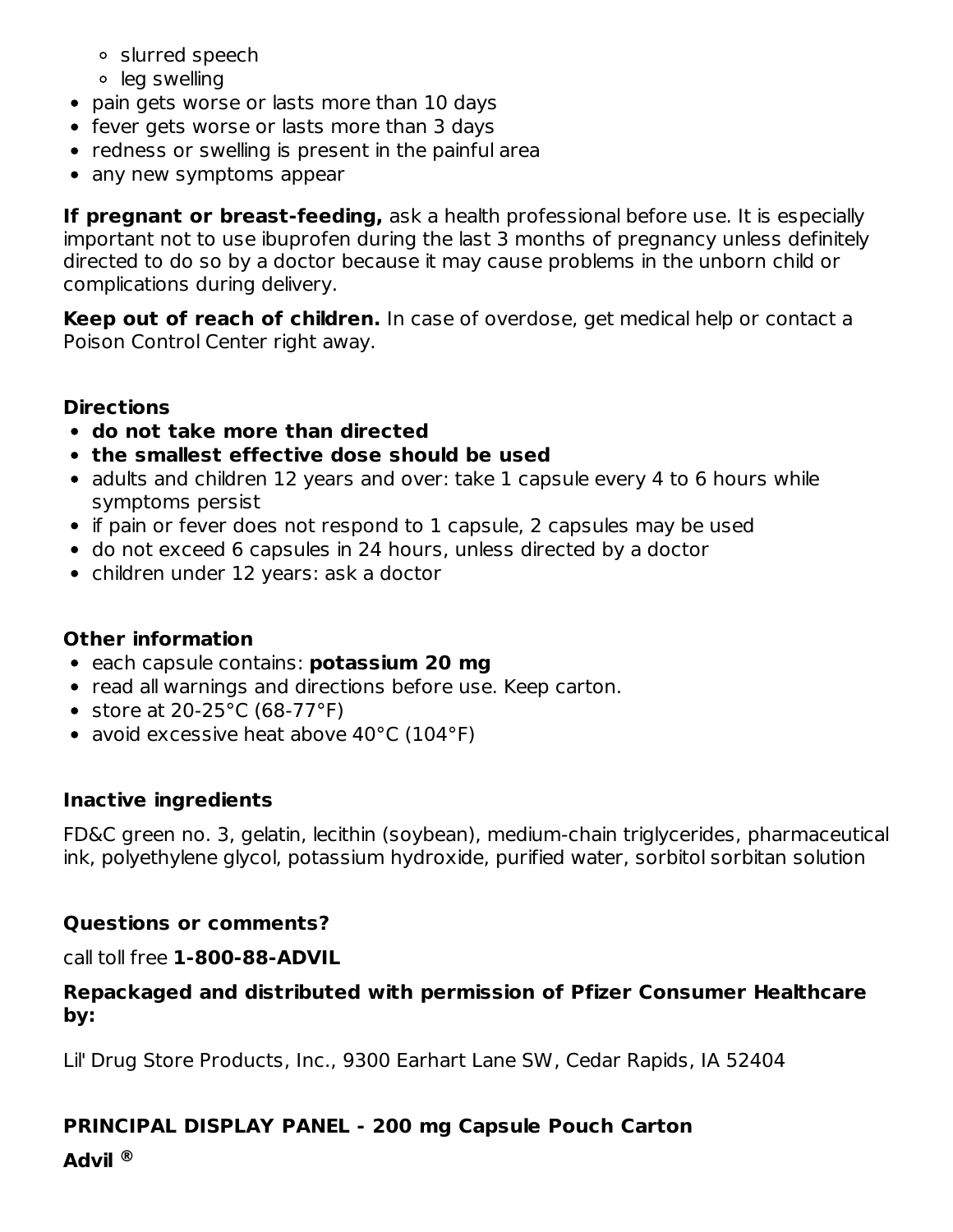# **LIQUI•GELS ®**

Solubilized Ibuprofen Capsules, 200 mg

Pain Reliever/Fever Reducer **(NSAID)**

**6**

Liquid Filled

**Capsules** 

**Lil' DrugStore ®**



# **ADVIL LIQUI-GELS**

ibuprofen capsule, liquid filled

#### **Product Information**

**Product Type INDUMAN OTC DRUG Item Code (Source)** NDC:66715-9752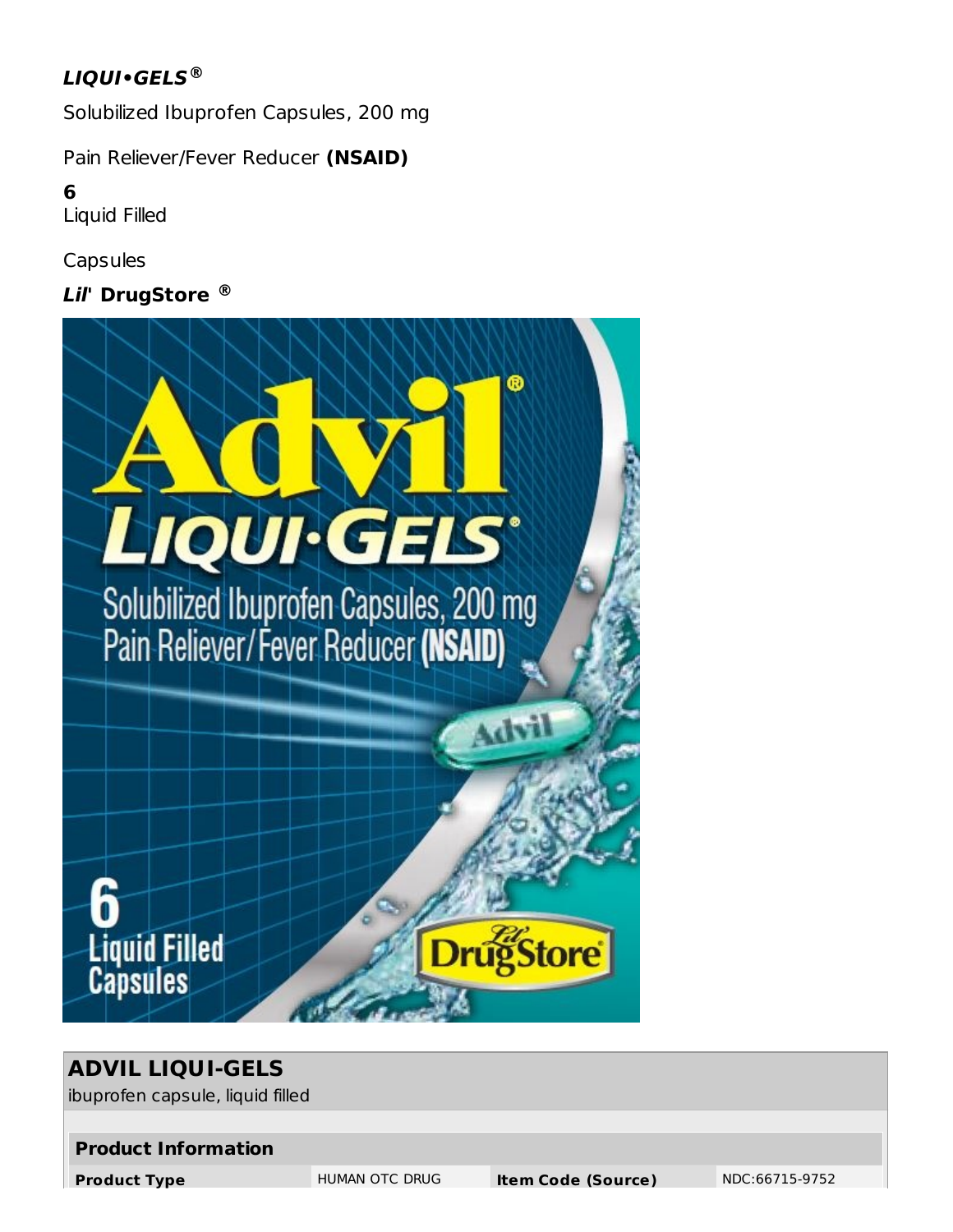|                                                    | <b>Route of Administration</b>     |                             | ORAL                                                        |  |                                |                          |        |                                     |  |  |
|----------------------------------------------------|------------------------------------|-----------------------------|-------------------------------------------------------------|--|--------------------------------|--------------------------|--------|-------------------------------------|--|--|
|                                                    |                                    |                             |                                                             |  |                                |                          |        |                                     |  |  |
| <b>Active Ingredient/Active Moiety</b>             |                                    |                             |                                                             |  |                                |                          |        |                                     |  |  |
|                                                    |                                    |                             | <b>Ingredient Name</b>                                      |  |                                | <b>Basis of Strength</b> |        | <b>Strength</b>                     |  |  |
|                                                    |                                    |                             | IBUPROFEN (UNII: WK2XYI10QM) (IBUPROFEN - UNII: WK2XYI10QM) |  |                                | <b>IBUPROFEN</b>         | 200 mg |                                     |  |  |
|                                                    |                                    |                             |                                                             |  |                                |                          |        |                                     |  |  |
| <b>Inactive Ingredients</b>                        |                                    |                             |                                                             |  |                                |                          |        |                                     |  |  |
|                                                    |                                    |                             | <b>Ingredient Name</b>                                      |  |                                |                          |        | <b>Strength</b>                     |  |  |
|                                                    |                                    |                             | FD&C GREEN NO. 3 (UNII: 3P3ONR6O1S)                         |  |                                |                          |        |                                     |  |  |
| <b>GELATIN, UNSPECIFIED (UNII: 2G86QN327L)</b>     |                                    |                             |                                                             |  |                                |                          |        |                                     |  |  |
| LECITHIN, SOYBEAN (UNII: 1DI56QDM62)               |                                    |                             |                                                             |  |                                |                          |        |                                     |  |  |
|                                                    |                                    |                             | <b>MEDIUM-CHAIN TRIGLYCERIDES (UNII: C9H2L21V7U)</b>        |  |                                |                          |        |                                     |  |  |
| POLYETHYLENE GLYCOL, UNSPECIFIED (UNII: 3WQ0SDW1A) |                                    |                             |                                                             |  |                                |                          |        |                                     |  |  |
| POTASSIUM HYDROXIDE (UNII: WZ H3C48M4T)            |                                    |                             |                                                             |  |                                |                          |        |                                     |  |  |
| <b>WATER (UNII: 059QF0KO0R)</b>                    |                                    |                             |                                                             |  |                                |                          |        |                                     |  |  |
|                                                    | <b>SORBITAN (UNII: 6092ICV9RU)</b> |                             |                                                             |  |                                |                          |        |                                     |  |  |
| <b>SORBITOL (UNII: 506T60A25R)</b>                 |                                    |                             |                                                             |  |                                |                          |        |                                     |  |  |
|                                                    |                                    |                             |                                                             |  |                                |                          |        |                                     |  |  |
|                                                    |                                    |                             |                                                             |  |                                |                          |        |                                     |  |  |
| <b>Product Characteristics</b>                     |                                    |                             |                                                             |  |                                |                          |        |                                     |  |  |
|                                                    | Color                              |                             | green (Transparent green to blue green)                     |  |                                | <b>Score</b>             |        | no score                            |  |  |
| <b>Shape</b>                                       |                                    |                             | OVAL (Oblong Softgel)                                       |  |                                | <b>Size</b>              |        | 20mm                                |  |  |
| Flavor                                             |                                    |                             |                                                             |  |                                | <b>Imprint Code</b>      |        | Advil                               |  |  |
| <b>Contains</b>                                    |                                    |                             |                                                             |  |                                |                          |        |                                     |  |  |
|                                                    |                                    |                             |                                                             |  |                                |                          |        |                                     |  |  |
|                                                    |                                    |                             |                                                             |  |                                |                          |        |                                     |  |  |
|                                                    | <b>Packaging</b>                   |                             |                                                             |  |                                |                          |        |                                     |  |  |
| #                                                  | <b>Item Code</b>                   |                             | <b>Package Description</b>                                  |  | <b>Marketing Start</b><br>Date |                          |        | <b>Marketing End</b><br><b>Date</b> |  |  |
| 1                                                  | NDC:66715-<br>9752-2               | 2 in 1 CARTON               |                                                             |  | 10/23/2017                     |                          |        |                                     |  |  |
| 1                                                  |                                    | Product                     | 2 in 1 POUCH; Type 0: Not a Combination                     |  |                                |                          |        |                                     |  |  |
| 2                                                  | NDC:66715-<br>9752-3               | 12/07/2020<br>3 in 1 CARTON |                                                             |  |                                |                          |        |                                     |  |  |
| 2                                                  |                                    | Product                     | 2 in 1 POUCH; Type 0: Not a Combination                     |  |                                |                          |        |                                     |  |  |
|                                                    |                                    |                             |                                                             |  |                                |                          |        |                                     |  |  |
| <b>Marketing Information</b>                       |                                    |                             |                                                             |  |                                |                          |        |                                     |  |  |
| <b>Marketing</b>                                   |                                    |                             | <b>Application Number or Monograph</b>                      |  |                                | <b>Marketing Start</b>   |        | <b>Marketing End</b>                |  |  |
|                                                    | <b>Category</b>                    |                             | <b>Citation</b>                                             |  |                                | <b>Date</b>              |        | <b>Date</b>                         |  |  |
| <b>NDA</b>                                         |                                    | NDA020402                   |                                                             |  | 10/23/2017                     |                          |        |                                     |  |  |
|                                                    |                                    |                             |                                                             |  |                                |                          |        |                                     |  |  |

 $\mathbb{R}$